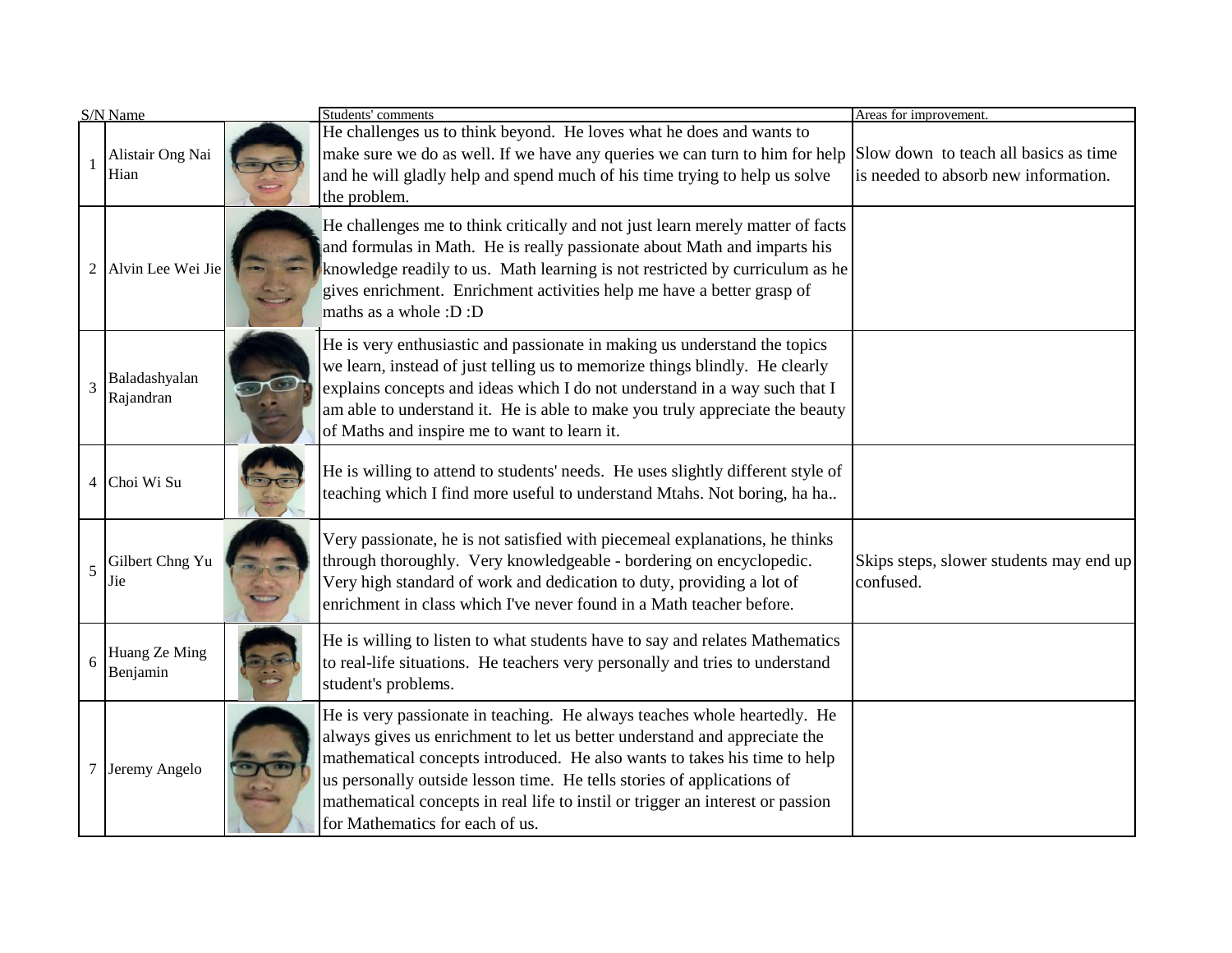|    | 8 Julius Lauw              | The lessons are very interesting and he usually teaches us using concepts<br>related to the syllabus. He also shows a lot of concern for the students and<br>tries to provide 1 to 1 help as much as possible, He also encourages<br>students to understand the concepts and formulas instead of memorizing<br>them.                 |                                                                          |
|----|----------------------------|--------------------------------------------------------------------------------------------------------------------------------------------------------------------------------------------------------------------------------------------------------------------------------------------------------------------------------------|--------------------------------------------------------------------------|
|    | 9 Lai Yann Ting            | He puts in a lot of effort into ensuring that students are taught through<br>understanding, not just by memorizing. He applies concepts taught in class to real<br>life situations, that make lessons very interesting. He encourages us to learn<br>independently and not limit the study of Maths to just classroom setting.       | Sometimes pace is too fast.                                              |
| 10 | Lim Chun Loong<br>Jason    | He is passionate in his teaching. He encourages his students to understand<br>Mathematics and not only learn how to apply formulas. He makes lessons<br>interesting and provides students with enrichment.                                                                                                                           |                                                                          |
| 11 | Liu Zhi Jun<br>Chantal     | He delivers an in-depth lesson on each topic and explores interesting<br>mathematical concepts. His questions require thinking and not mere<br>memorizing of methods / formulas. He is very passionate and goes the extra<br>mile to teach us things we would like to learn (e.g. relating what we learn to<br>daily life).          |                                                                          |
| 12 | Ng Jiaming<br>Jeremy       | He not only manages to help the class with Maths, but also helps the class to<br>bond better. He keeps the class in high spirits which helps teens like us to<br>learn. Real life examples and applications are also given to show us how<br>the Math concepts we learn can be applied. He is always patient and<br>willing to help. |                                                                          |
|    | $13$ Ong Jun Wei<br>Joshua | He wants to ensure that his students gain a complete understanding of the<br>math concepts taught in class, making sure students have a solid foundation<br>which would be crucial in further studies on Math.                                                                                                                       |                                                                          |
| 14 | Ong Tze Lin<br>Edwina      | He is passionate about Mathematics and it shows in his teaching. He is<br>willing to spend time outside lesson to help weaker students. He is willing<br>to answer questions that students are curious about even if they are out of<br>syllabus.                                                                                    | Focus on how formulas can be applied<br>to different types of questions. |
|    | 15 Pang Ka Wai             | He is a very passionate teacher. He makes Math lessons interesting. He is<br>always punctual for class.                                                                                                                                                                                                                              |                                                                          |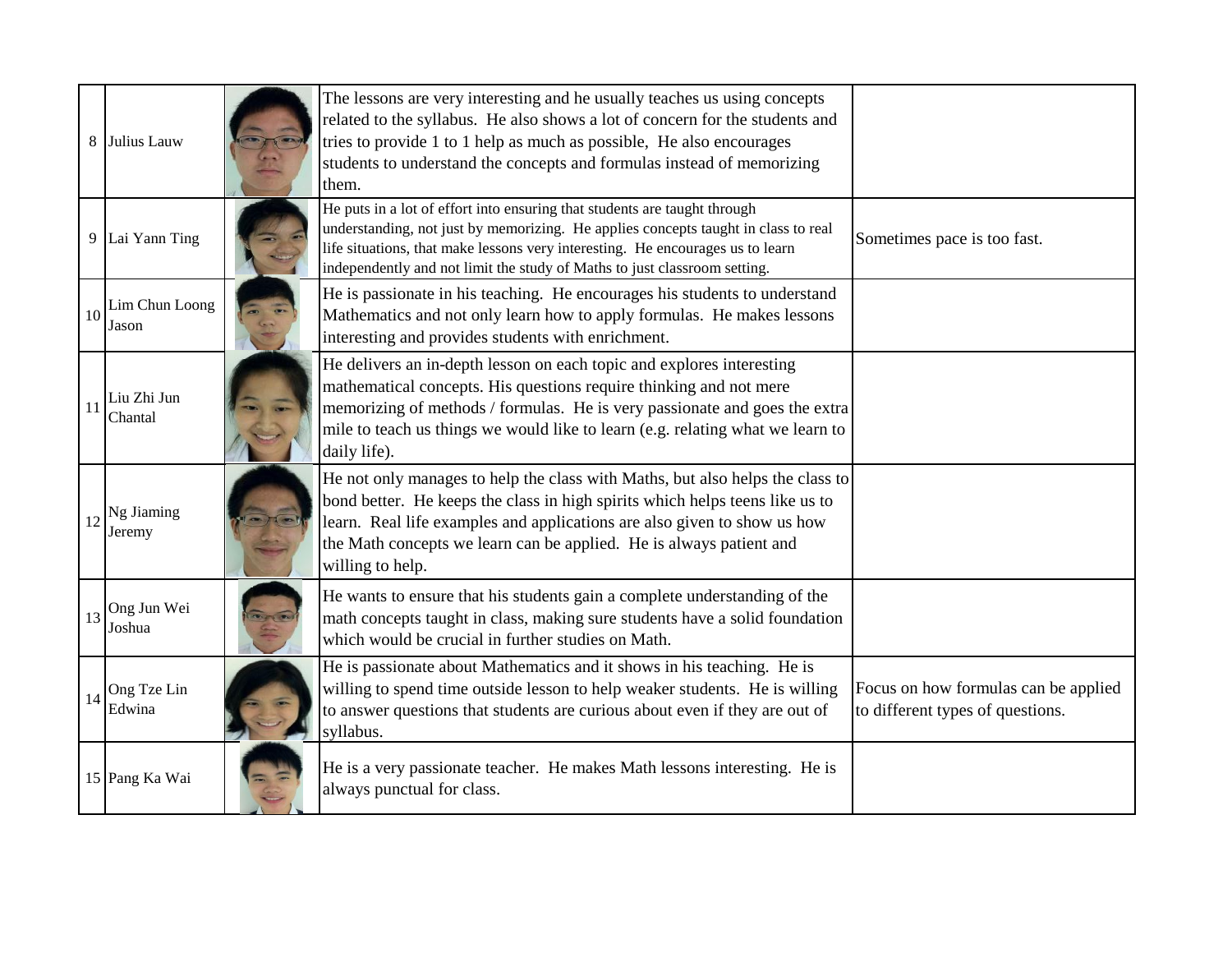| 16 | Rathinakumar<br>Akshaykumar | Ability to make you understand a mathematical concept despite being<br>complex. Very knowledgeable in Mathematics, knows various interesting<br>phenomenon that occur in Maths. Instead of knowing what the law is, he<br>helps us to understand how the law works Mathematically which helps us in<br>our work.                                                                                                                                                |                                                                          |
|----|-----------------------------|-----------------------------------------------------------------------------------------------------------------------------------------------------------------------------------------------------------------------------------------------------------------------------------------------------------------------------------------------------------------------------------------------------------------------------------------------------------------|--------------------------------------------------------------------------|
| 17 | Ryan Lee Jin<br>Hern        | He is very knowledgeable in Maths. He is a quite interesting person. He<br>makes Maths lessons exciting and makes sure that we do well. He is strict<br>with work (assignments).                                                                                                                                                                                                                                                                                | Slows down in explaining difficult<br>questions.                         |
| 18 | Samantha Baey<br>Khai Lee   | Very knowledgeable in what he teaches and does a thorough job in<br>explaining how various formulas & equations come about. By<br>understanding the proofs of the formulas we are therefore able to have a<br>better grasp and appreciation of the subject matter, He tells real-life stories<br>and links concepts to daily life. This makes the application of Math and<br>understanding even stronger and makes the class more interesting and<br>enjoyable. | Certain proofs of formulas are too high<br>level and I'm lost sometimes. |
| 19 | Sean Lam Jing<br>Long       | He does his best to help us understand how the formulas we learn work,<br>instead of just blindly memorizing. He is readily available, even outside<br>lesson time, to explain and help with any Math problems on an individual<br>basis. He gives a lot of enrichment that helps us to apply the concepts we<br>learn in the classroom.                                                                                                                        |                                                                          |
|    | 20 Sim Wei Shan             | He is very helpful and when I approach him to ask questions that I don't<br>know, he will be very passionate about answering my queries, Also, he<br>does not just give us the formulas and let us memorize but he explains how<br>they comes about which makes us understand better about the concept of the<br>topic. I really enjoy his lessons because they are very enriching.                                                                             |                                                                          |
| 21 | Sim Wei Wen<br>Zechariah    | Ability to branch out into other areas relevant to Mathematics. Creates a<br>lively and engaging lessons with students. Understands and is able to<br>explain the topics at hand.                                                                                                                                                                                                                                                                               | Just one. Influencing more students to<br>further explore Mathematics.   |
| 22 | Rey Tan Yi<br>Chong         | Very concerned about his students' understanding of this teaching and<br>doesn't hesitate to spend time to help them if needed. Sometimes he adds<br>stories into lessons so that they become more interesting $\&$ students fall<br>asleep less.                                                                                                                                                                                                               |                                                                          |